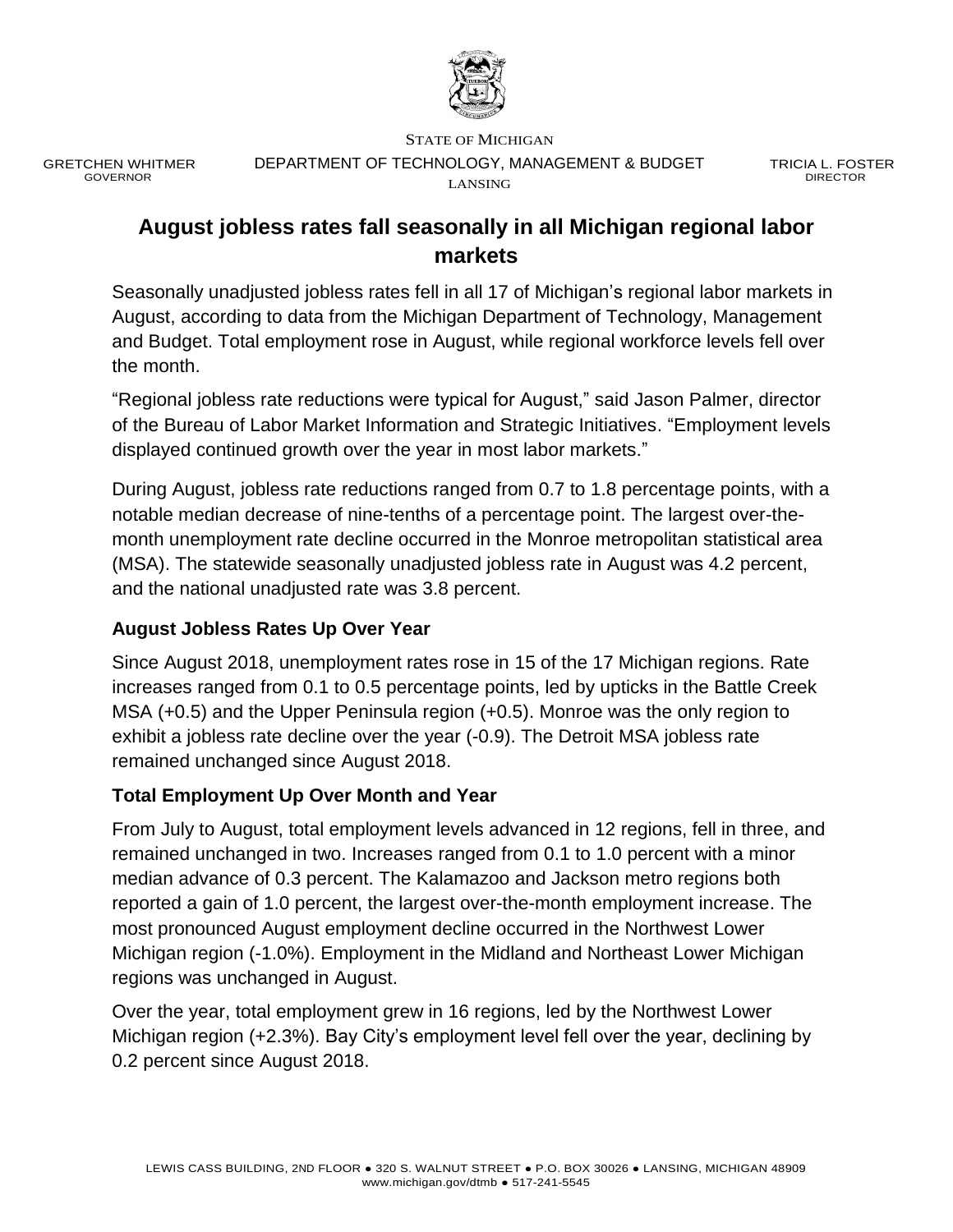## **Workforce Levels Decline Over Month, Rise Over Year**

Labor force levels receded in 15 regions during August. Reductions ranged from 0.4 to 1.8 percent, with a median decrease of 1.0 percent. The Monroe MSA had the largest workforce drop over the month (-1.8%). The only labor markets with slight labor force increases in August were the Jackson (+0.1%) and Kalamazoo (+0.2%) MSAs.

All 17 of Michigan's regional labor markets exhibited labor force gains since August 2018. Workforce advances ranged from 0.1 to 2.4 percent, with a substantial median gain of 1.7 percent. The largest over-the-year labor force advance occurred in the Northwest Lower Michigan region (-2.4%).

## **August Payroll Jobs Up Slightly**

The monthly survey of employers indicated that unadjusted payroll jobs in Michigan edged up by 10,000, or 0.2 percent in August to 4,441,000. Notable job additions in industries such as government (+8,000) and professional and business services (+7,000) were partially offset by job cuts in several industries, led by leisure and hospitality (-4,000).

Nonfarm jobs fell in seven regions and rose in seven regions in August. The largest decline on a percentage basis occurred in the Bay City region (-0.8%) while the most pronounced job increase occurred in the Jackson MSA (+0.9%).

Since August 2018, Michigan's seasonally unadjusted employment rose by 18,000, or 0.4 percent. Nine regions demonstrated job advances over this period while four exhibited job declines. The Battle Creek MSA was the only region with no job change over the year.

## **County Jobless Rates Down Over Month and Up Over Year**

All 83 Michigan counties demonstrated jobless rate drops in August, with a median reduction of nine-tenths of a percentage point. Over the year, unemployment rates advanced in 76 counties, declined in five, and remained unchanged in two.

*Note: Data in this release is not seasonally adjusted. As a result, employment and unemployment trends may differ from previously released Michigan seasonally adjusted data.*

A breakdown of seasonally unadjusted August workforce estimates for Michigan and its 17 major labor market areas follows, along with a listing of county jobless rates for August.

*Note to editors: Please ensure that the source for state and regional unemployment rates reads "Michigan Department of Technology, Management & Budget."*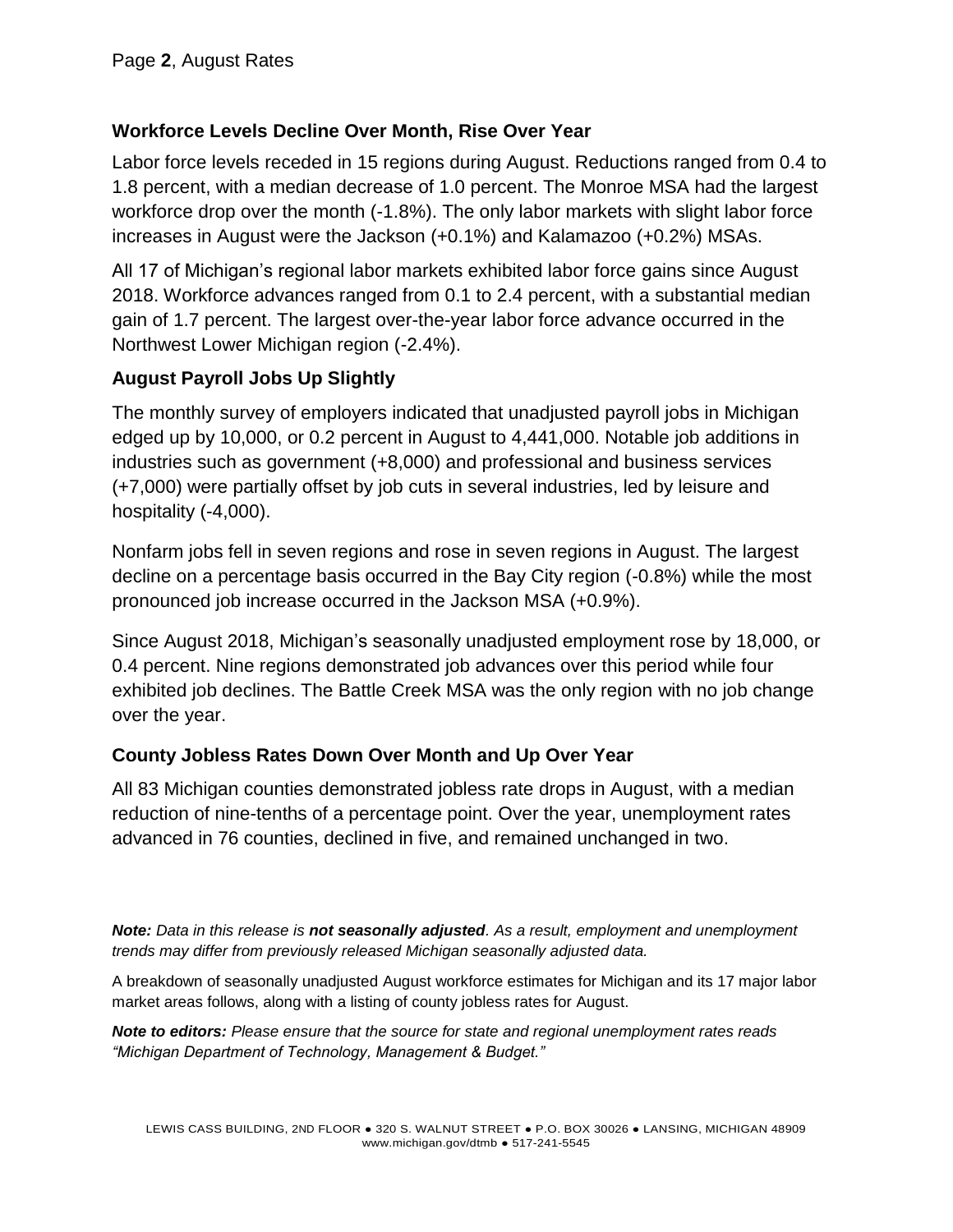|                             | Aug-18  | <b>Jul-19</b> | Aug-19  | % change | % change |
|-----------------------------|---------|---------------|---------|----------|----------|
| <b>ANN ARBOR MSA</b>        |         |               |         | month    | year     |
| (Washtenaw County)          |         |               |         |          |          |
| <b>Civilian Labor Force</b> | 191.600 | 195,000       | 194.300 | $-0.4%$  | $1.4\%$  |
| <b>Total Employment</b>     | 185.500 | 186.700       | 187.900 | 0.6%     | 1.3%     |
| Unemployment                | 6.100   | 8.200         | 6.400   | $-22.0%$ | 4.9%     |
| Rate (percent)              | 3.2     | 4.2           | 3.3     |          |          |

Contact: Shibani Putatunda, DTMB Economic Analyst, 313-456-3145

|                         | <u>Aug-18</u> | <b>Jul-19</b> | Aug-19 | % change | % change |
|-------------------------|---------------|---------------|--------|----------|----------|
| <b>BATTLE CREEK MSA</b> |               |               |        | month    | vear     |
| (Calhoun County)        |               |               |        |          |          |
| Civilian Labor Force    | 62.100        | 63.100        | 62.800 | $-0.5%$  | 1.1%     |
| <b>Total Employment</b> | 59.600        | 59,800        | 60,000 | 0.3%     | 0.7%     |
| Unemployment            | 2.500         | 3.300         | 2.800  | $-15.2%$ | 12.0%    |
| Rate (percent)          | 4.0           | 5.2           | 4.5    |          |          |

Contact: Leonidas Murembya, DTMB Regional Economic Analyst, 517-841-5634

|                         | Aug-18 | <b>Jul-19</b> | Aug-19 | % change | % change |
|-------------------------|--------|---------------|--------|----------|----------|
| <b>BAY CITY MSA</b>     |        |               |        | month    | year     |
| (Bay County)            |        |               |        |          |          |
| Civilian Labor Force    | 50.100 | 50.900        | 50.200 | $-1.4%$  | 0.2%     |
| <b>Total Employment</b> | 48,000 | 48.100        | 47.900 | $-0.4%$  | $-0.2%$  |
| Unemployment            | 2,100  | 2.800         | 2,300  | $-17.9%$ | 9.5%     |
| Rate (percent)          | 4.2    | 5.5           | 4.6    |          |          |

Contact: Evan Linskey, DTMB Regional Economic Analyst, 517-241-8272

|                                    | Aug-18 | <b>Jul-19</b> | Aug-19 | % change | % change |
|------------------------------------|--------|---------------|--------|----------|----------|
| <b>DETROIT-WARREN-DEARBORN MSA</b> |        |               |        | month    | vear     |
| (Data in thousands)                |        |               |        |          |          |
| (Wayne, Oakland, Macomb, Lapeer,   |        |               |        |          |          |
| Livingston, St. Clair counties)    |        |               |        |          |          |
| Civilian Labor Force               | 2.142  | 2.202         | 2.180  | $-1.0%$  | 1.8%     |
| <b>Total Employment</b>            | 2.045  | 2.086         | 2.081  | $-0.2%$  | 1.8%     |
| Unemployment                       | 97     | 116           | 98     | $-15.5%$ | $1.0\%$  |
| Rate (percent)                     | 4.5    | 5.3           | 4.5    |          |          |

Contact: Shibani Putatunda, DTMB Economic Analyst, 313-456-3145

|                         | Aug-18  | <b>Jul-19</b> | Aug-19  | % change | % change |
|-------------------------|---------|---------------|---------|----------|----------|
| <b>FLINT MSA</b>        |         |               |         | month    | year     |
| (Genesee County)        |         |               |         |          |          |
| Civilian Labor Force    | 180.200 | 185,600       | 184.200 | $-0.8%$  | 2.2%     |
| <b>Total Employment</b> | 172,000 | 174.300       | 175.200 | 0.5%     | 1.9%     |
| Unemployment            | 8.200   | 11.400        | 9.000   | $-21.1%$ | 9.8%     |
| Rate (percent)          | 4.6     | 6.1           | 4.9     |          |          |

Contact: Evan Linskey, DTMB Regional Economic Analyst, 517-241-8272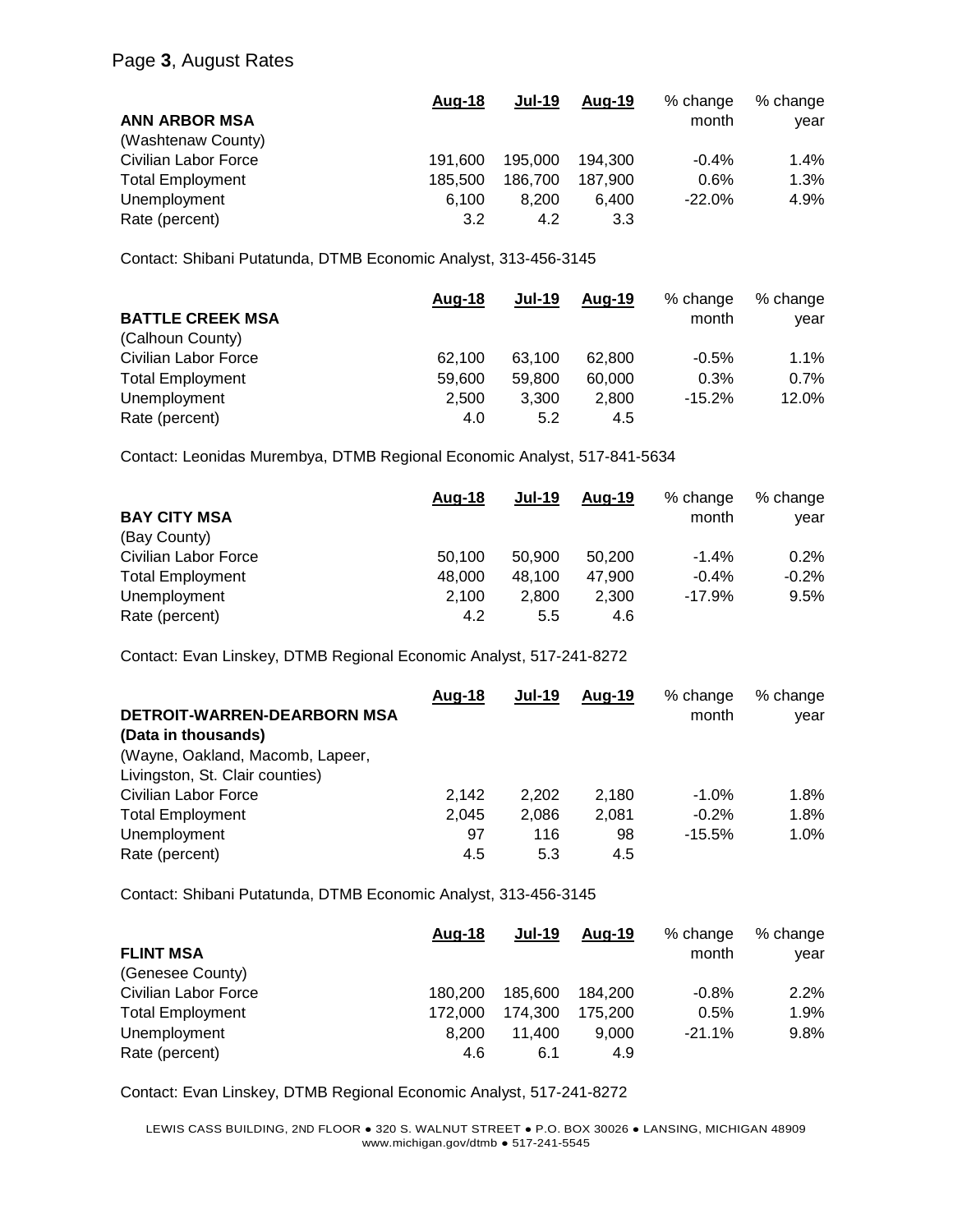#### Page **4**, August Rates

|                                          | Aug-18  | <b>Jul-19</b> | Aug-19  | % change | % change |
|------------------------------------------|---------|---------------|---------|----------|----------|
| <b>GRAND RAPIDS - WYOMING MSA</b>        |         |               |         | month    | vear     |
| (Barry, Kent, Montcalm, Ottawa counties) |         |               |         |          |          |
| Civilian Labor Force                     | 575,000 | 588.000       | 584.600 | $-0.6%$  | $1.7\%$  |
| <b>Total Employment</b>                  | 558,400 | 565.100       | 566,300 | 0.2%     | $1.4\%$  |
| Unemployment                             | 16.600  | 23,000        | 18.300  | $-20.4%$ | 10.2%    |
| Rate (percent)                           | 2.9     | 3.9           | 3.1     |          |          |

Contact: Nick Gandhi, DTMB Regional Economic Analyst, 517-335-3875

|                         | <u>Aug-18</u> | <b>Jul-19</b> | Aug-19 | % change | % change |
|-------------------------|---------------|---------------|--------|----------|----------|
| <b>JACKSON MSA</b>      |               |               |        | month    | vear     |
| (Jackson County)        |               |               |        |          |          |
| Civilian Labor Force    | 73.100        | 74.600        | 74.700 | 0.1%     | 2.2%     |
| <b>Total Employment</b> | 70.400        | 71.000        | 71.700 | 1.0%     | 1.8%     |
| Unemployment            | 2.700         | 3.700         | 2,900  | $-21.6%$ | 7.4%     |
| Rate (percent)          | 3.7           | 4.9           | 3.9    |          |          |

Contact: Leonidas Murembya, DTMB Regional Economic Analyst, 517-841-5634

|                                    | Aug-18  | <b>Jul-19</b> | Aug-19  | % change | % change |
|------------------------------------|---------|---------------|---------|----------|----------|
| <b>KALAMAZOO - PORTAGE MSA</b>     |         |               |         | month    | vear     |
| (Kalamazoo and Van Buren counties) |         |               |         |          |          |
| Civilian Labor Force               | 167.000 | 168.900       | 169.200 | 0.2%     | 1.3%     |
| <b>Total Employment</b>            | 161.200 | 161.100       | 162.700 | 1.0%     | 0.9%     |
| Unemployment                       | 5.800   | 7.800         | 6.500   | $-16.7%$ | 12.1%    |
| Rate (percent)                     | 3.5     | 4.6           | 3.8     |          |          |

Contact: Leonidas Murembya, DTMB Regional Economic Analyst, 517-841-5634

|                                       | Aug-18  | <b>Jul-19</b> | Aug-19  | % change | % change |
|---------------------------------------|---------|---------------|---------|----------|----------|
| <b>LANSING - EAST LANSING MSA</b>     |         |               |         | month    | vear     |
| (Clinton, Eaton, and Ingham counties) |         |               |         |          |          |
| Civilian Labor Force                  | 241.100 | 247.400       | 245.500 | $-0.8%$  | 1.8%     |
| <b>Total Employment</b>               | 233.100 | 236,000       | 236,700 | 0.3%     | 1.5%     |
| Unemployment                          | 8.000   | 11.400        | 8.800   | $-22.8%$ | 10.0%    |
| Rate (percent)                        | 3.3     | 4.6           | 3.6     |          |          |

Contact: Shibani Putatunda, DTMB Economic Analyst, 313-456-3145

|                         | Aug-18 | <b>Jul-19</b> | Aug-19 | % change | % change |
|-------------------------|--------|---------------|--------|----------|----------|
| <b>MIDLAND MSA</b>      |        |               |        | month    | vear     |
| (Midland County)        |        |               |        |          |          |
| Civilian Labor Force    | 40.300 | 40.900        | 40.500 | $-1.0\%$ | 0.5%     |
| <b>Total Employment</b> | 38,800 | 39,000        | 39,000 | $0.0\%$  | 0.5%     |
| Unemployment            | 1.400  | 1.800         | 1,500  | $-16.7%$ | 7.1%     |
| Rate (percent)          | 3.6    | 4.5           | 3.8    |          |          |

Contact: Evan Linskey, DTMB Regional Economic Analyst, 517-241-8272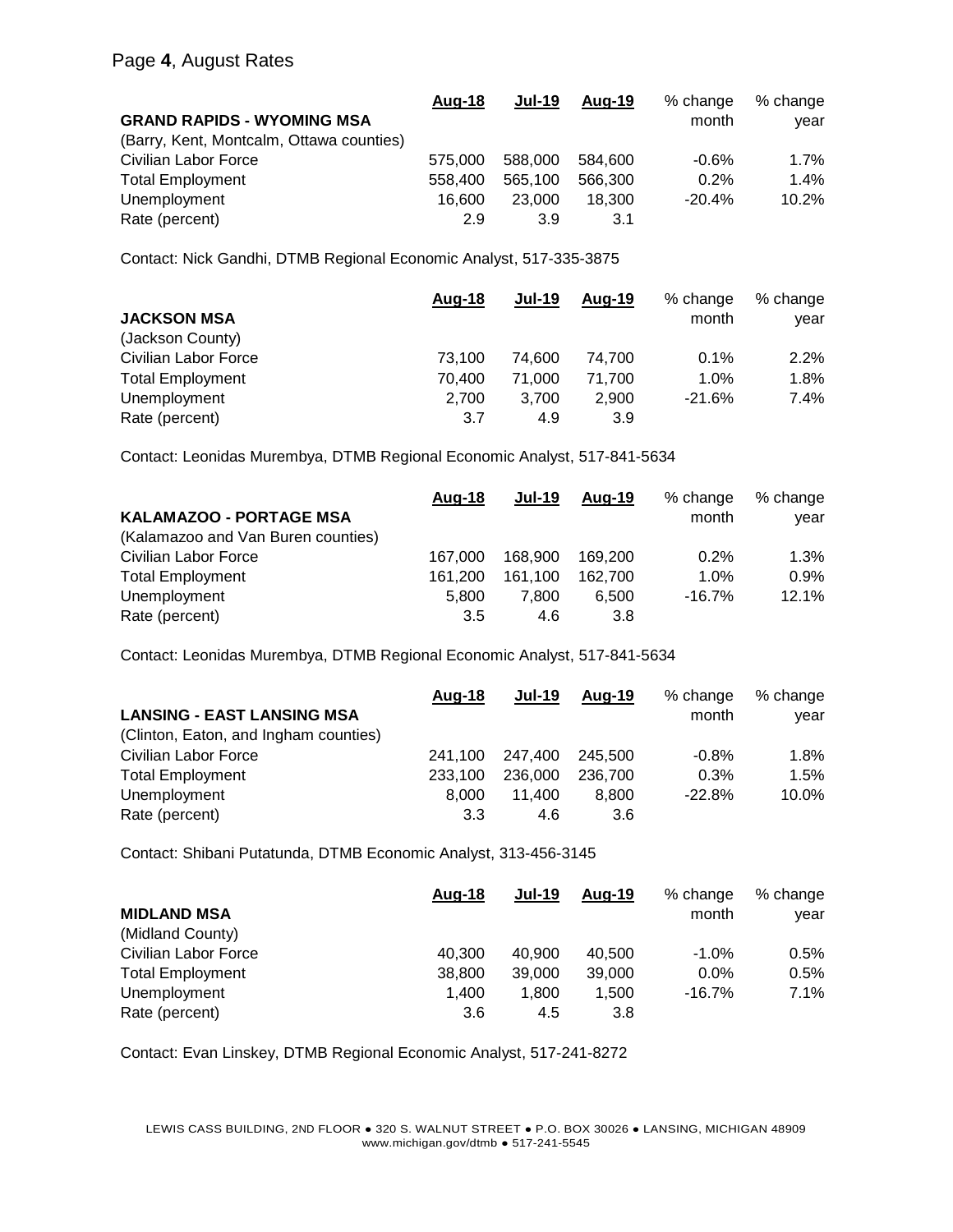#### Page **5**, August Rates

|                         | <u>Aug-18</u> | Jul-19 | Aug-19 | % change | % change  |
|-------------------------|---------------|--------|--------|----------|-----------|
| <b>MONROE MSA</b>       |               |        |        | month    | year      |
| (Monroe County)         |               |        |        |          |           |
| Civilian Labor Force    | 75.500        | 77.000 | 75.600 | $-1.8%$  | $0.1\%$   |
| <b>Total Employment</b> | 71.900        | 72.600 | 72.700 | 0.1%     | $1.1\%$   |
| Unemployment            | 3.600         | 4.400  | 3,000  | $-31.8%$ | $-16.7\%$ |
| Rate (percent)          | 4.8           | 5.7    | 3.9    |          |           |

Contact: Shibani Putatunda, DTMB Economic Analyst, 313-456-3145

|                         | Aug-18 | <b>Jul-19</b> | Aug-19 | % change | % change |
|-------------------------|--------|---------------|--------|----------|----------|
| <b>MUSKEGON MSA</b>     |        |               |        | month    | vear     |
| (Muskegon County)       |        |               |        |          |          |
| Civilian Labor Force    | 78.500 | 80.700        | 79.800 | $-1.1\%$ | $1.7\%$  |
| <b>Total Employment</b> | 75.200 | 76.300        | 76.400 | 0.1%     | 1.6%     |
| Unemployment            | 3.300  | 4.400         | 3.500  | $-20.5%$ | 6.1%     |
| Rate (percent)          | 4.2    | 5.4           | 4.3    |          |          |

Contact: Nick Gandhi, DTMB Regional Economic Analyst, 517-335-3875

|                                  | Aug-18 | <b>Jul-19</b> | Aug-19 | % change | % change |
|----------------------------------|--------|---------------|--------|----------|----------|
| <b>NILES - BENTON HARBOR MSA</b> |        |               |        | month    | year     |
| (Berrien County)                 |        |               |        |          |          |
| Civilian Labor Force             | 73.700 | 75,600        | 75.100 | $-0.7%$  | 1.9%     |
| <b>Total Employment</b>          | 70.800 | 71.800        | 71.900 | 0.1%     | 1.6%     |
| Unemployment                     | 2.900  | 3.800         | 3,200  | $-15.8%$ | 10.3%    |
| Rate (percent)                   | 4.0    | 5.0           | 4.2    |          |          |

Contact: Leonidas Murembya, DTMB Regional Economic Analyst, 517-841-5634

|                         | Aug-18 | <b>Jul-19</b> | Aug-19 | % change  | % change |
|-------------------------|--------|---------------|--------|-----------|----------|
| <b>SAGINAW MSA</b>      |        |               |        | month     | vear     |
| (Saginaw County)        |        |               |        |           |          |
| Civilian Labor Force    | 86,000 | 88,200        | 87.300 | $-1.0%$   | 1.5%     |
| <b>Total Employment</b> | 82,200 | 83.100        | 83.200 | 0.1%      | 1.2%     |
| Unemployment            | 3.800  | 5.000         | 4.100  | $-18.0\%$ | 7.9%     |
| Rate (percent)          | 4.4    | 5.7           | 4.7    |           |          |

Contact: Evan Linskey, DTMB Regional Economic Analyst, 517-241-8272

|                            | <u>Aug-18</u> | <b>Jul-19</b> | Aug-19  | % change | % change |
|----------------------------|---------------|---------------|---------|----------|----------|
| <b>UPPER PENINSULA LMA</b> |               |               |         | month    | vear     |
| (15 counties)              |               |               |         |          |          |
| Civilian Labor Force       | 137.200       | 139.900       | 139.200 | $-0.5%$  | 1.5%     |
| <b>Total Employment</b>    | 131.200       | 131.600       | 132.400 | 0.6%     | $0.9\%$  |
| Unemployment               | 6.000         | 8.300         | 6.800   | $-18.1%$ | 13.3%    |
| Rate (percent)             | 4.4           | 5.9           | 4.9     |          |          |

Contact: Jeffrey Aula, DTMB Economic Analyst, 313-456-3144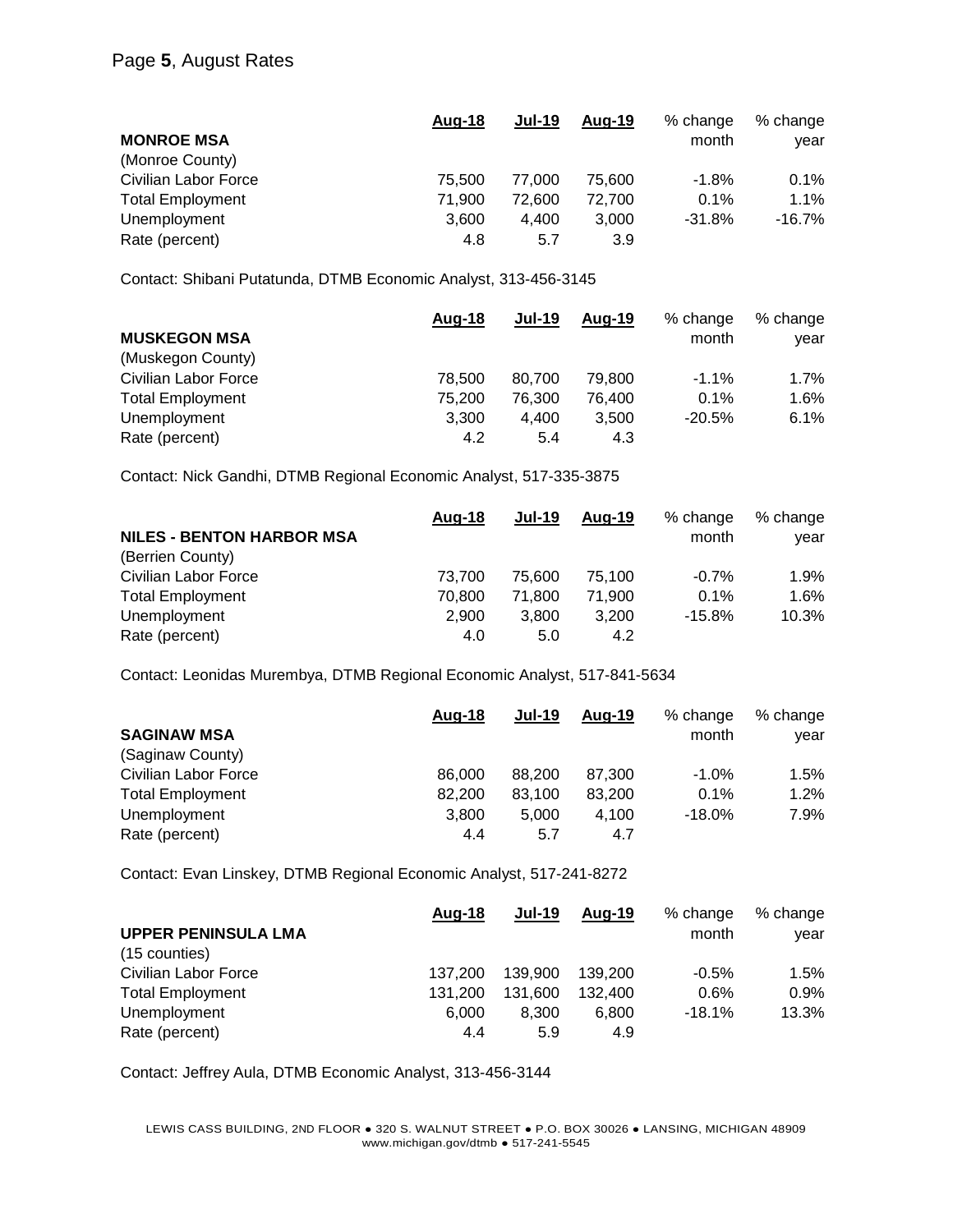|                                           | Aug-18 | <b>Jul-19</b> | Aug-19 | % change | % change |
|-------------------------------------------|--------|---------------|--------|----------|----------|
| <b>NORTHEAST LOWER MICHIGAN</b>           |        |               |        | month    | year     |
| (Alcona, Alpena, Cheboygan, Crawford,     |        |               |        |          |          |
| losco, Montmorency, Ogemaw, Oscoda,       |        |               |        |          |          |
| Otsego, Presque Isle, Roscommon counties) |        |               |        |          |          |
| <b>Civilian Labor Force</b>               | 84.000 | 86,300        | 85.400 | $-1.0\%$ | $1.7\%$  |
| <b>Total Employment</b>                   | 79.800 | 80,900        | 80,900 | $0.0\%$  | 1.4%     |
| Unemployment                              | 4,100  | 5.500         | 4.400  | $-20.0%$ | 7.3%     |
| Rate (percent)                            | 4.9    | 6.4           | 5.2    |          |          |

Contact: Evan Linskey, DTMB Regional Economic Analyst, 517-241-8272

|                                        | Aug-18  | <b>Jul-19</b> | Aug-19  | % change | % change |
|----------------------------------------|---------|---------------|---------|----------|----------|
| <b>NORTHWEST LOWER MICHIGAN</b>        |         |               |         | month    | year     |
| (Antrim, Charlevoix, Emmet, Benzie,    |         |               |         |          |          |
| Grand Traverse, Kalkaska, Leelanau,    |         |               |         |          |          |
| Manistee, Missaukee, Wexford counties) |         |               |         |          |          |
| Civilian Labor Force                   | 155.900 | 162.500       | 159.700 | $-1.7\%$ | $2.4\%$  |
| <b>Total Employment</b>                | 150.300 | 155,300       | 153.700 | $-1.0\%$ | 2.3%     |
| Unemployment                           | 5.600   | 7.200         | 6.000   | $-16.7%$ | 7.1%     |
| Rate (percent)                         | 3.6     | 4.4           | 3.7     |          |          |

Contact: Nick Gandhi, DTMB Regional Economic Analyst, 517-335-3875

|                                     | Aug-18 | <b>Jul-19</b> | Aug-19 | % change | % change |
|-------------------------------------|--------|---------------|--------|----------|----------|
| <b>MICHIGAN</b> (Data in thousands) |        |               |        | month    | vear     |
| Civilian Labor Force                | 4.902  | 5.025         | 4.984  | $-0.8%$  | $1.7\%$  |
| <b>Total Employment</b>             | 4.703  | 4.771         | 4.776  | 0.1%     | 1.6%     |
| Unemployment                        | 199    | 254           | 208    | $-18.1%$ | 4.5%     |
| Rate (percent)                      | 4.1    | 5.1           | 4.2    |          |          |

Contact: Shibani Putatunda, DTMB Economic Analyst, 313-456-3145